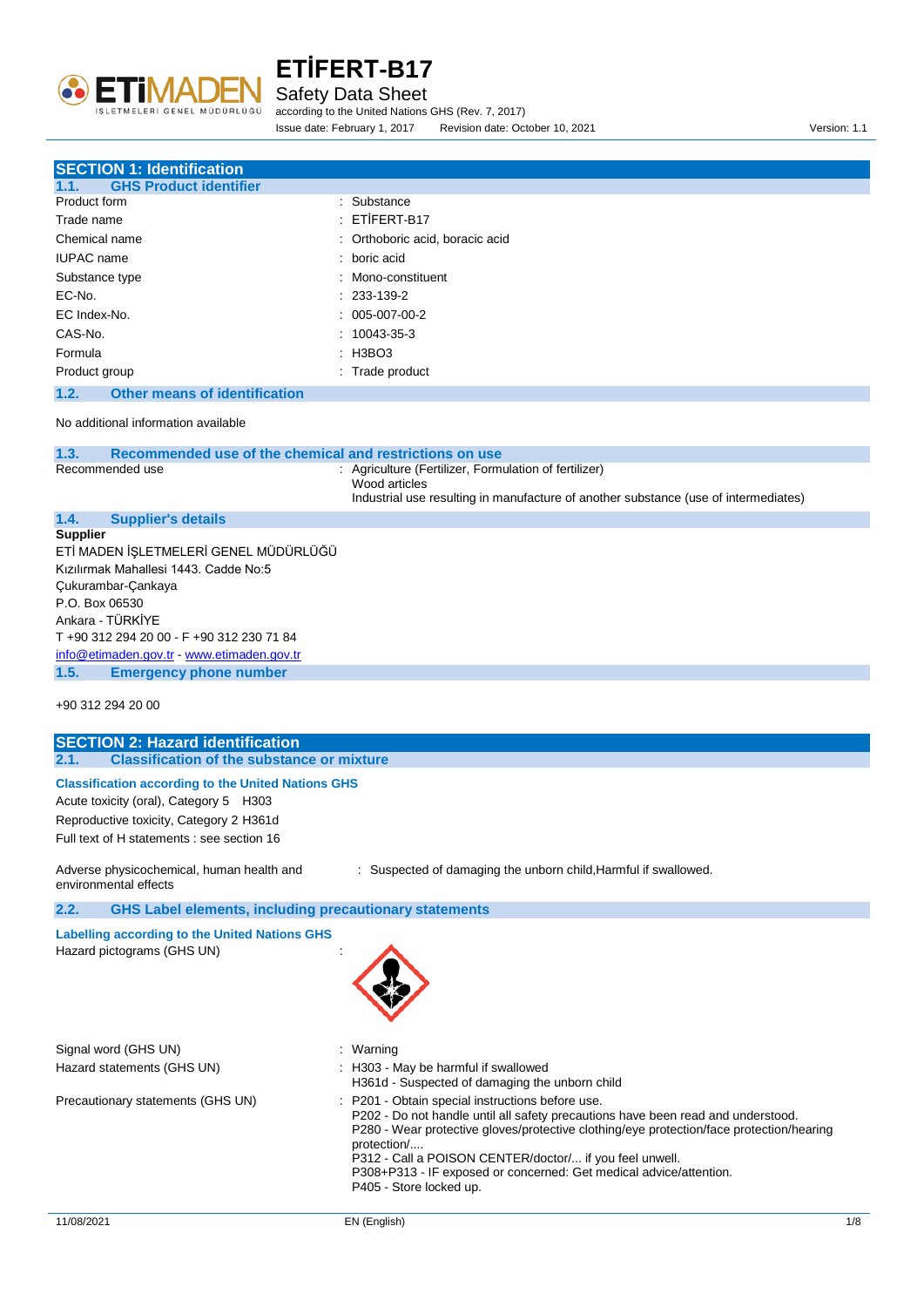### Safety Data Sheet

according to the United Nations GHS (Rev. 7, 2017)

| Other hazards which do not result in classification<br>2.3. |                |                                                                                                                                                                  |               |                                                              |
|-------------------------------------------------------------|----------------|------------------------------------------------------------------------------------------------------------------------------------------------------------------|---------------|--------------------------------------------------------------|
| Other hazards not contributing to the<br>classification     |                | : Dispose of contents/container to hazardous or special waste collection point, in accordance<br>with local, regional, national and/or international regulation. |               |                                                              |
| <b>SECTION 3: Composition/information on ingredients</b>    |                |                                                                                                                                                                  |               |                                                              |
| <b>Substances</b><br>3.1.                                   |                |                                                                                                                                                                  |               |                                                              |
| Substance type                                              |                | : Mono-constituent                                                                                                                                               |               |                                                              |
| <b>IUPAC</b> name                                           | $:$ boric acid |                                                                                                                                                                  |               |                                                              |
| Chemical name                                               |                | : Orthoboric acid, boracic acid                                                                                                                                  |               |                                                              |
| Substance identification codes: See section 1.1             |                |                                                                                                                                                                  |               |                                                              |
| <b>Name</b>                                                 |                | <b>Product identifier</b>                                                                                                                                        | $\frac{9}{6}$ | <b>Classification according to</b><br>the United Nations GHS |

(CAS-No.) 10043-35-3  $\vert$  ≥ 99.9  $\vert$  Acute Tox. 5 (Oral), H303

Repr. 2, H361

#### Full text of H-statements: see section 16

**3.2. Mixtures**

Not applicable

Boric Acid (Main constituent)

| <b>SECTION 4: First-aid measures</b>                                            |                                                                                                                                             |
|---------------------------------------------------------------------------------|---------------------------------------------------------------------------------------------------------------------------------------------|
| <b>Description of necessary first-aid measures</b><br>4.1.                      |                                                                                                                                             |
| First-aid measures general                                                      | : IF exposed or concerned: Get medical advice/attention. Call a poison center or a doctor if you<br>feel unwell.                            |
| First-aid measures after inhalation                                             | : Remove person to fresh air and keep comfortable for breathing.                                                                            |
| First-aid measures after skin contact                                           | : Wash skin with plenty of water.                                                                                                           |
| First-aid measures after eye contact                                            | : Rinse eyes with water as a precaution.                                                                                                    |
| First-aid measures after ingestion                                              | : Rinse mouth. Call a poison center or a doctor if you feel unwell.                                                                         |
| 4.2.<br>Most important symptoms/effects, acute and delayed                      |                                                                                                                                             |
| No additional information available                                             |                                                                                                                                             |
| 4.3.                                                                            | Indication of immediate medical attention and special treatment needed, if necessary                                                        |
| Treat symptomatically.                                                          |                                                                                                                                             |
|                                                                                 |                                                                                                                                             |
| <b>SECTION 5: Fire-fighting measures</b>                                        |                                                                                                                                             |
| <b>Suitable extinguishing media</b><br>5.1.                                     |                                                                                                                                             |
| Suitable extinguishing media                                                    | : Water spray. Dry powder. Foam.                                                                                                            |
| Specific hazards arising from the chemical<br>5.2.                              |                                                                                                                                             |
| Hazardous decomposition products in case of fire : Toxic fumes may be released. |                                                                                                                                             |
| 5.3.<br><b>Special protective actions for fire-fighters</b>                     |                                                                                                                                             |
| Protection during firefighting                                                  | : Do not attempt to take action without suitable protective equipment. Self-contained breathing<br>apparatus. Complete protective clothing. |
| <b>SECTION 6: Accidental release measures</b>                                   |                                                                                                                                             |

| 6.1.                                   | <b>Personal precautions, protective equipment and emergency procedures</b> |                                                                                                                                                                |  |
|----------------------------------------|----------------------------------------------------------------------------|----------------------------------------------------------------------------------------------------------------------------------------------------------------|--|
| 6.1.1.                                 | For non-emergency personnel<br>Emergency procedures                        | : Ventilate spillage area.                                                                                                                                     |  |
| 6.1.2.                                 | For emergency responders                                                   |                                                                                                                                                                |  |
|                                        | Protective equipment                                                       | : Do not attempt to take action without suitable protective equipment. For further information<br>refer to section 8: "Exposure controls/personal protection". |  |
| 6.2.                                   | <b>Environmental precautions</b>                                           |                                                                                                                                                                |  |
|                                        | Avoid release to the environment.                                          |                                                                                                                                                                |  |
| 6.3.                                   | Methods and materials for containment and cleaning up                      |                                                                                                                                                                |  |
|                                        | Methods for cleaning up                                                    | : Mechanically recover the product. Notify authorities if product enters sewers or public waters.                                                              |  |
| Other information                      |                                                                            | : Dispose of materials or solid residues at an authorized site.                                                                                                |  |
| <b>SECTION 7: Handling and storage</b> |                                                                            |                                                                                                                                                                |  |

| <b>SECTION 7: Handling and storage</b>       |                                                                                                                                                                                                          |
|----------------------------------------------|----------------------------------------------------------------------------------------------------------------------------------------------------------------------------------------------------------|
| <b>Precautions for safe handling</b><br>7.1. |                                                                                                                                                                                                          |
| Precautions for safe handling                | Ensure good ventilation of the work station. Obtain special instructions before use. Do not<br>handle until all safety precautions have been read and understood. Wear personal protective<br>equipment. |
| Hygiene measures                             | : Do not eat, drink or smoke when using this product. Always wash hands after handling the<br>product.                                                                                                   |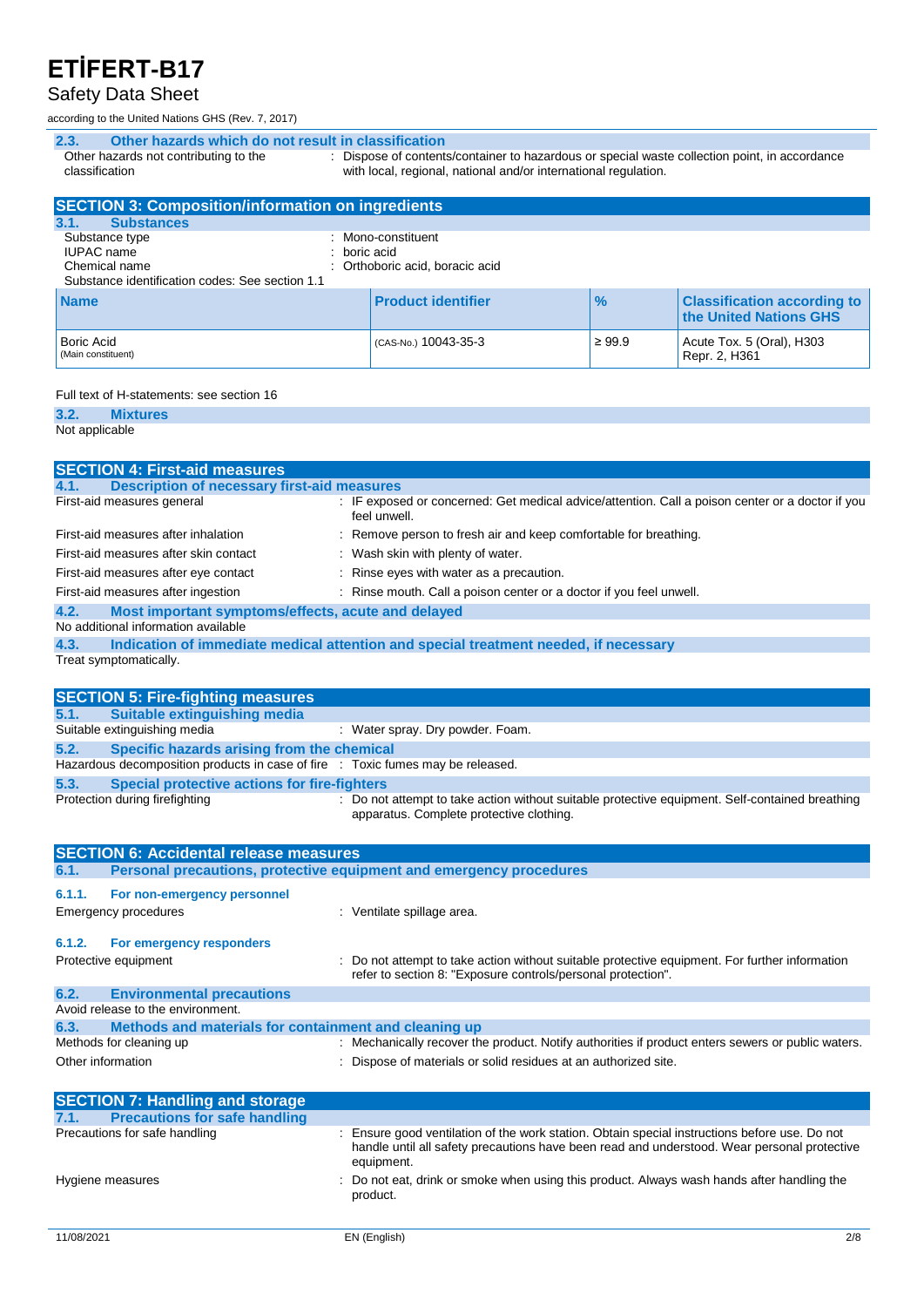Safety Data Sheet

according to the United Nations GHS (Rev. 7, 2017)

**7.2. Conditions for safe storage, including any incompatibilities** Storage conditions **in the state of the Conduct Conduct Conduct** Store In a well-ventilated place. Keep cool.

| <b>SECTION 8: Exposure controls/personal protection</b> |                                                                             |  |  |
|---------------------------------------------------------|-----------------------------------------------------------------------------|--|--|
| <b>Control parameters</b><br>8.1.                       |                                                                             |  |  |
| ETİFERT-B17 (10043-35-3)                                |                                                                             |  |  |
| <b>DNEL/DMEL (Workers)</b>                              |                                                                             |  |  |
| Long-term - systemic effects, dermal                    | 392 mg/kg bodyweight/day                                                    |  |  |
| Long-term - systemic effects, inhalation                | $8.3$ mg/m <sup>3</sup>                                                     |  |  |
| <b>DNEL/DMEL (General population)</b>                   |                                                                             |  |  |
| Acute - systemic effects, oral                          | 0.98 mg/kg bodyweight/day                                                   |  |  |
| Long-term - systemic effects, oral                      | 0.98 mg/kg bodyweight/day                                                   |  |  |
| Long-term - systemic effects, inhalation                | 4.15 mg/m <sup>3</sup>                                                      |  |  |
| Long-term - systemic effects, dermal                    | 196 mg/kg bodyweight/day                                                    |  |  |
| <b>PNEC (Water)</b>                                     |                                                                             |  |  |
| PNEC aqua (freshwater)                                  | $2.9$ mg/l                                                                  |  |  |
| PNEC aqua (marine water)                                | $2.9$ mg/l                                                                  |  |  |
| PNEC aqua (intermittent, freshwater)                    | 13.7 mg/l                                                                   |  |  |
| <b>PNEC (Soil)</b>                                      |                                                                             |  |  |
| PNEC soil                                               | 5.7 mg/kg dwt                                                               |  |  |
| <b>PNEC (STP)</b>                                       |                                                                             |  |  |
| PNEC sewage treatment plant                             | $10$ mg/l                                                                   |  |  |
| 8.2.<br><b>Appropriate engineering controls</b>         |                                                                             |  |  |
| Appropriate engineering controls                        | : Ensure good ventilation of the work station.                              |  |  |
| Environmental exposure controls                         | : Avoid release to the environment.                                         |  |  |
| 8.3.                                                    | Individual protection measures, such as personal protective equipment (PPE) |  |  |
| Hand protection                                         | Protective gloves                                                           |  |  |
| Eye protection                                          | Safety glasses                                                              |  |  |
| Skin and body protection                                | Wear suitable protective clothing                                           |  |  |
| Respiratory protection                                  | [In case of inadequate ventilation] wear respiratory protection.            |  |  |

Personal protective equipment symbol(s)



**8.4. Exposure limit values for the other components** No additional information available

| <b>SECTION 9: Physical and chemical properties</b>    |                    |  |  |
|-------------------------------------------------------|--------------------|--|--|
| <b>Basic physical and chemical properties</b><br>9.1. |                    |  |  |
| Physical state                                        | : Solid            |  |  |
| Molecular mass                                        | $: 61.83$ g/mol    |  |  |
| Colour                                                | : Not available    |  |  |
| Odour                                                 | : odourless.       |  |  |
| Odour threshold                                       | : Not available    |  |  |
| Melting point                                         | : 450 $^{\circ}$ C |  |  |
| Freezing point                                        | : Not available    |  |  |
| Boiling point                                         | : 1860 °C          |  |  |
| Flammability (solid, gas)                             | : Non flammable.   |  |  |
| <b>Explosive limits</b>                               | : Not applicable   |  |  |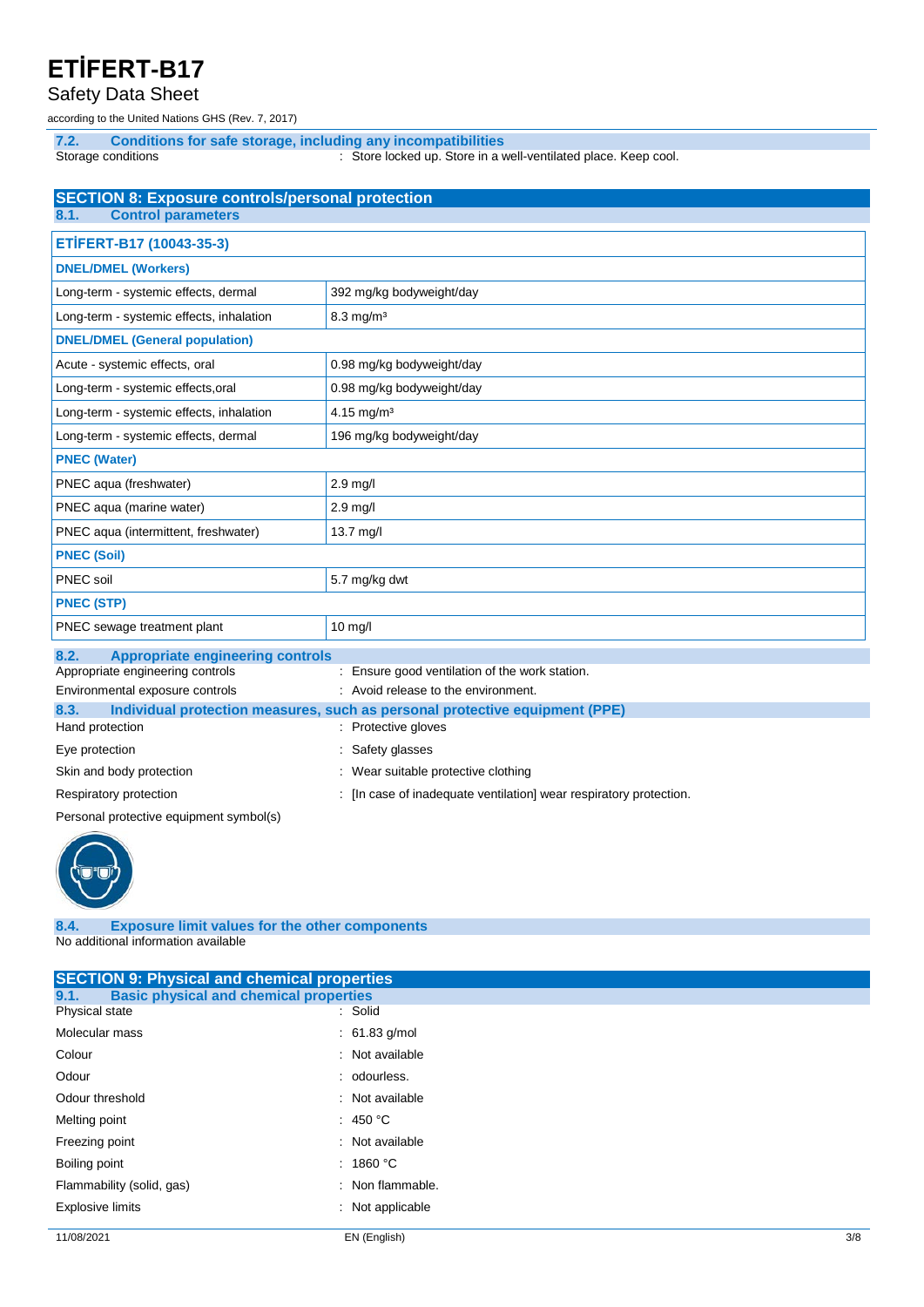### Safety Data Sheet

according to the United Nations GHS (Rev. 7, 2017)

| Lower explosive limit (LEL)                     | : Not applicable                                       |
|-------------------------------------------------|--------------------------------------------------------|
| Upper explosive limit (UEL)                     | : Not applicable                                       |
| Flash point                                     | : Non flammable                                        |
| Auto-ignition temperature                       | : Not applicable                                       |
| Decomposition temperature                       | : No data available                                    |
| рH                                              | : 5.1 @ 20 C                                           |
| pH solution                                     | $: 1\%$                                                |
| Viscosity, kinematic (calculated value) (40 °C) | : No data available                                    |
| Partition coefficient n-octanol/water (Log Pow) | : No data available                                    |
| Partition coefficient n-octanol/water (Log Kow) | : Not available                                        |
| Vapour pressure                                 | : 0.000099 Pa Temp: 25 C                               |
| Vapour pressure at 50 °C                        | : Not available                                        |
| Density                                         | : 1489 kg/m <sup>3</sup> Type: 'density' Temp.: 23 °C  |
| Relative density                                | : 1.49 Type: 'relative density' Temp.: 23 $^{\circ}$ C |
| Relative vapour density at 20 °C                | : Not applicable                                       |
| Solubility                                      | : Water: 4.9 % @ 20 C                                  |
| Viscosity, dynamic                              | : No data available                                    |
| Particle size                                   | $: +1,000$ mm $/ -0,063$ mm                            |
| Particle size distribution                      | : 4 % max / 4 % max                                    |
| Particle shape                                  | : Not available                                        |
| Particle aspect ratio                           | Not available                                          |
| Particle specific surface area                  | Not available                                          |
|                                                 |                                                        |

**9.2. Data relevant with regard to physical hazard classes (supplemental)** No additional information available

| <b>SECTION 10: Stability and reactivity</b>                                                          |  |  |  |
|------------------------------------------------------------------------------------------------------|--|--|--|
| <b>Reactivity</b><br>10.1.                                                                           |  |  |  |
| The product is non-reactive under normal conditions of use, storage and transport.                   |  |  |  |
| 10.2.<br><b>Chemical stability</b>                                                                   |  |  |  |
| Stable under normal conditions.                                                                      |  |  |  |
| <b>Possibility of hazardous reactions</b><br>10.3.                                                   |  |  |  |
| No dangerous reactions known under normal conditions of use.                                         |  |  |  |
| <b>Conditions to avoid</b><br>10.4.                                                                  |  |  |  |
| None under recommended storage and handling conditions (see section 7).                              |  |  |  |
| Incompatible materials<br>10.5.                                                                      |  |  |  |
| No additional information available                                                                  |  |  |  |
| 10.6. Hazardous decomposition products                                                               |  |  |  |
| Under normal conditions of storage and use, hazardous decomposition products should not be produced. |  |  |  |

| <b>SECTION 11: Toxicological information</b>  |                                                                                                                                                                 |
|-----------------------------------------------|-----------------------------------------------------------------------------------------------------------------------------------------------------------------|
| Information on toxicological effects<br>11.1. |                                                                                                                                                                 |
| Acute toxicity (oral)                         | : May be harmful if swallowed.                                                                                                                                  |
| Acute toxicity (dermal)                       | : Not classified                                                                                                                                                |
| Acute toxicity (inhalation)                   | : Not classified                                                                                                                                                |
| ETİFERT-B17 (10043-35-3)                      |                                                                                                                                                                 |
| LD50 oral rat                                 | > 2600 mg/kg bodyweight Animal: rat, Animal sex: male, Guideline: OECD Guideline 401 (Acute<br>Oral Toxicity), Guideline: EU Method B.1 (Acute Toxicity (Oral)) |
| LD50 dermal rabbit                            | > 2000 mg/kg bodyweight Animal: rabbit, Guideline: other: FIFRA (40 CFR 163)                                                                                    |
| LC50 inhalation rat (mg/l)                    | > 2.12 mg/l air Animal: rat, Guideline: OECD Guideline 403 (Acute Inhalation Toxicity),<br>Guideline: other: USEPA FIFRA 40 CFR Part 160                        |
| Skin corrosion/irritation                     | : Not classified<br>pH: 5.1 @ 20 C                                                                                                                              |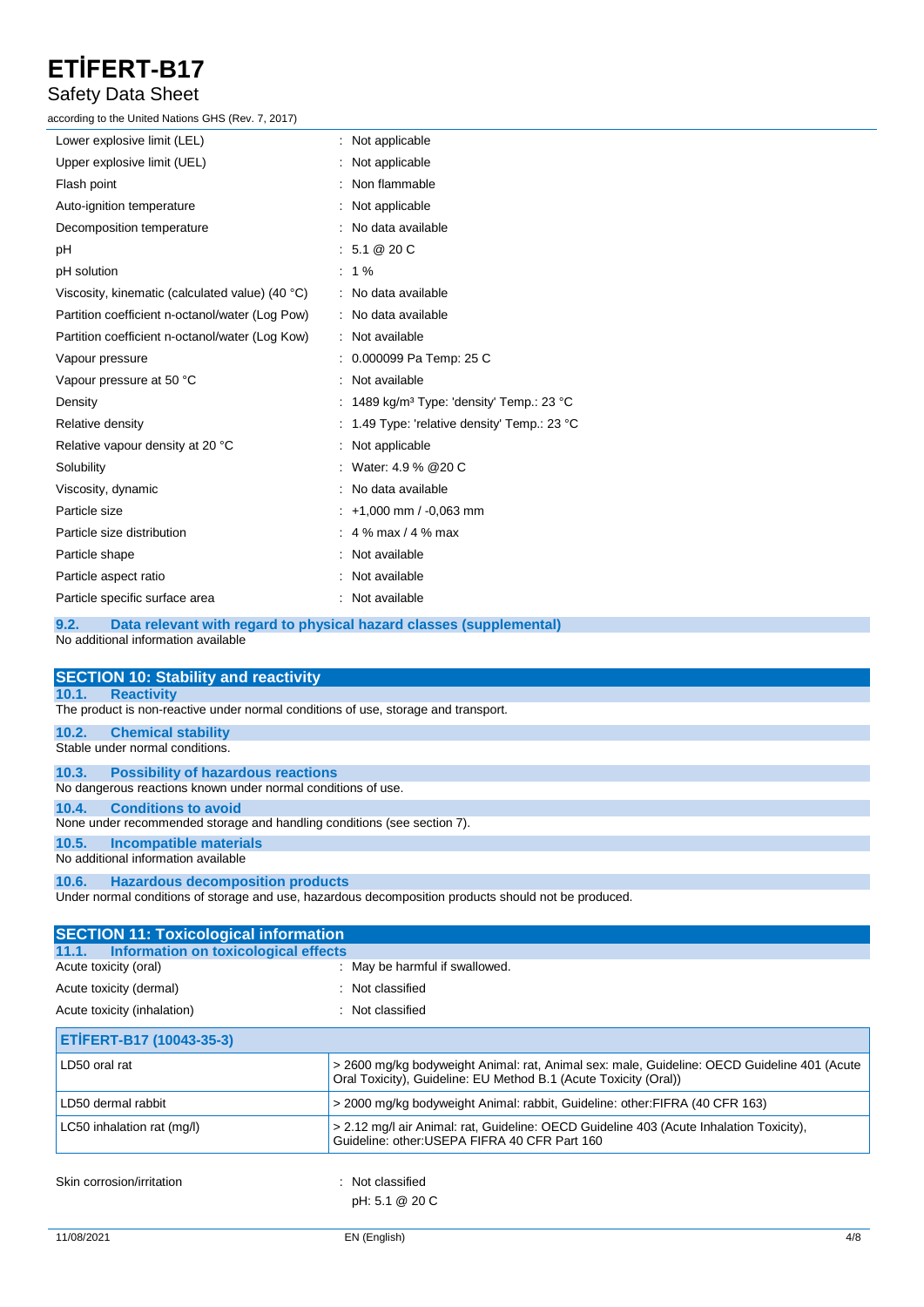### Safety Data Sheet

according to the United Nations GHS (Rev. 7, 2017)

| Serious eye damage/irritation     | : Not classified                                       |
|-----------------------------------|--------------------------------------------------------|
|                                   | pH: 5.1 @ 20 C                                         |
| Respiratory or skin sensitisation | : Not classified                                       |
| Germ cell mutagenicity            | : Not classified                                       |
| Carcinogenicity                   | : Not classified                                       |
| Reproductive toxicity             | : Suspected of damaging fertility or the unborn child. |
| STOT-single exposure              | : Not classified                                       |
| STOT-repeated exposure            | : Not classified                                       |
| Aspiration hazard                 | : Not classified                                       |
| ETİFERT-B17 (10043-35-3)          |                                                        |
| Viscosity, kinematic              | No data available                                      |

| <b>SECTION 12: Ecological information</b>                                           |                                                                                                                              |
|-------------------------------------------------------------------------------------|------------------------------------------------------------------------------------------------------------------------------|
| <b>Toxicity</b><br>12.1.                                                            |                                                                                                                              |
| Ecology - general                                                                   | : The product is not considered harmful to aquatic organisms nor to cause long-term adverse<br>effects in the environment.   |
| Hazardous to the aquatic environment, short-term : Not classified<br>(acute)        |                                                                                                                              |
| Hazardous to the aquatic environment, long-term : Not classified<br>(chronic)       |                                                                                                                              |
| ETİFERT-B17 (10043-35-3)                                                            |                                                                                                                              |
| LC50 - Fish [1]                                                                     | 79.7 mg/l Test organisms (species): Pimephales promelas                                                                      |
| LC50 - Fish [2]                                                                     | 74 mg/l Test organisms (species): Limanda limanda                                                                            |
| 66 mg/l Test organisms (species): Phaeodactylum tricornutum<br>EC50 72h - Algae [1] |                                                                                                                              |
| EC50 72h - Algae [2]                                                                | 54 mg/l Test organisms (species): Phaeodactylum tricornutum                                                                  |
| NOEC chronic fish                                                                   | 6.4 mg/l Test organisms (species): Danio rerio (previous name: Brachydanio rerio) Duration: '34<br>ď                         |
| <b>Persistence and degradability</b><br>12.2.                                       |                                                                                                                              |
| ETİFERT-B17 (10043-35-3)                                                            |                                                                                                                              |
| Persistence and degradability                                                       | Boron is naturally occuring and ubiquitous in the environment. Boric acid decomposes in the<br>environmen to natural borate. |
| 12.3.<br><b>Bioaccumulative potential</b>                                           |                                                                                                                              |
| ETİFERT-B17 (10043-35-3)                                                            |                                                                                                                              |
| Partition coefficient n-octanol/water (Log Kow)                                     | No data available                                                                                                            |
| Bioaccumulative potential                                                           | Not bioaccumulative.                                                                                                         |
| <b>Mobility in soil</b><br>12.4.                                                    |                                                                                                                              |
| ETİFERT-B17 (10043-35-3)                                                            |                                                                                                                              |
| Mobility in soil                                                                    | The product is soluble in water and is leachable through normal soil.                                                        |
| 12.5.<br><b>Other adverse effects</b>                                               |                                                                                                                              |
| Ozone                                                                               | Not classified                                                                                                               |
| No additional information available<br>Other adverse effects                        |                                                                                                                              |

| <b>SECTION 13: Disposal considerations</b> |                                                                                             |
|--------------------------------------------|---------------------------------------------------------------------------------------------|
| 13.1.<br>Disposal methods                  |                                                                                             |
| Waste treatment methods                    | Dispose of contents/container in accordance with licensed collector's sorting instructions. |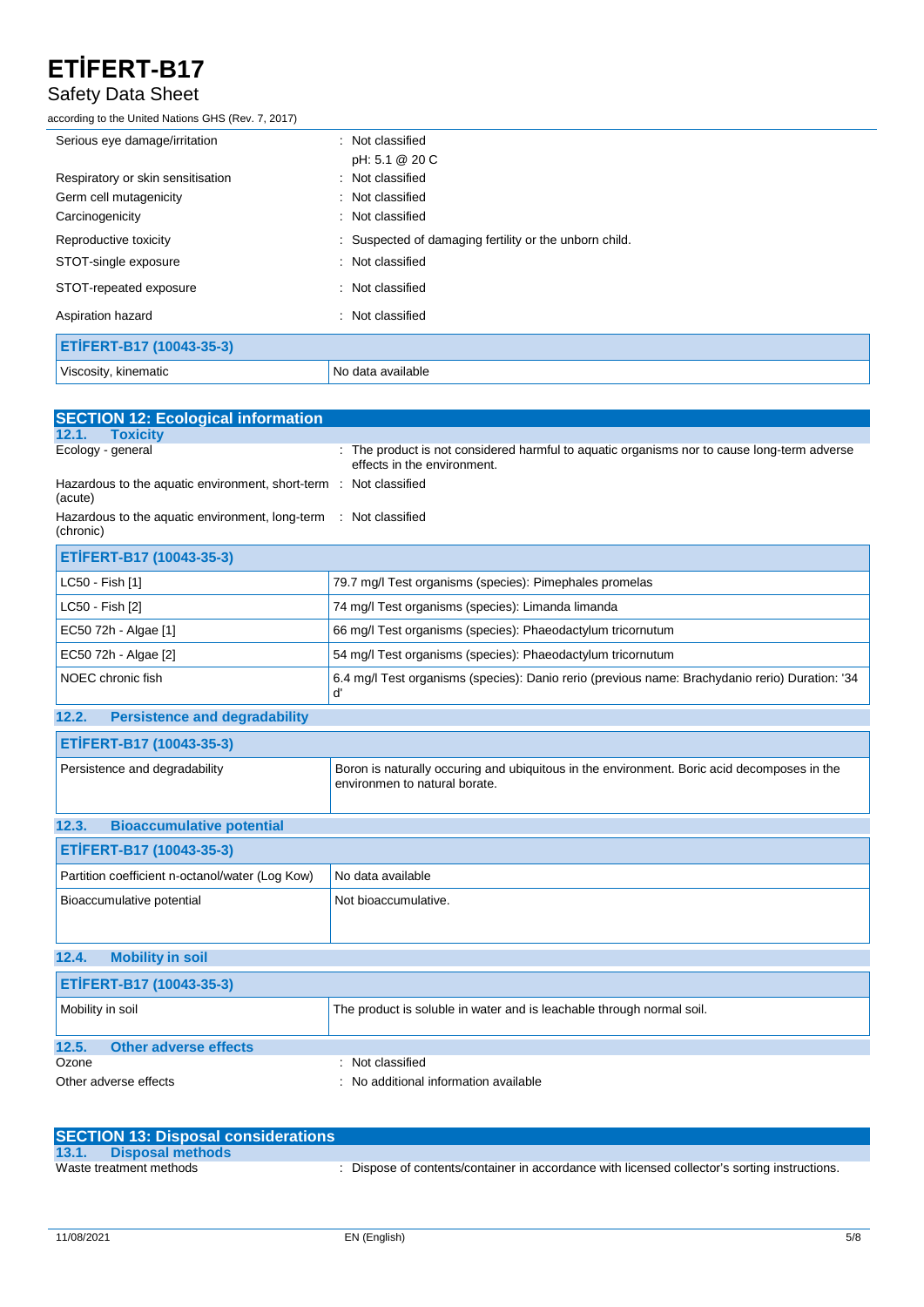### Safety Data Sheet

according to the United Nations GHS (Rev. 7, 2017)

**SECTION 14: Transport information**

In accordance with IMDG / IATA / UN RTDG

| <b>UN RTDG</b>                                                | <b>IMDG</b>                                                 | <b>IATA</b>                        |  |
|---------------------------------------------------------------|-------------------------------------------------------------|------------------------------------|--|
| <b>UN number</b><br>14.1.                                     |                                                             |                                    |  |
| Not regulated for transport                                   |                                                             |                                    |  |
| 14.2.<br><b>UN Proper Shipping Name</b>                       |                                                             |                                    |  |
| Not applicable                                                | Not applicable                                              | Not applicable                     |  |
| 14.3.<br><b>Transport hazard class(es)</b>                    |                                                             |                                    |  |
| Not applicable                                                | Not applicable                                              | Not applicable                     |  |
| Not applicable                                                | Not applicable                                              | Not applicable                     |  |
| <b>Packing group</b><br>14.4.                                 |                                                             |                                    |  |
| Not applicable                                                | Not applicable                                              | Not applicable                     |  |
| <b>Environmental hazards</b><br>14.5.                         |                                                             |                                    |  |
| Dangerous for the environment : No                            | Dangerous for the environment : No<br>Marine pollutant : No | Dangerous for the environment : No |  |
| No supplementary information available                        |                                                             |                                    |  |
| <b>Special precautions for user</b><br>14.6.                  |                                                             |                                    |  |
| - UN RTDG<br>No data available<br>- IMDG<br>No data available |                                                             |                                    |  |

**- IATA**

#### No data available

**14.7. Transport in bulk according to IMO instruments**

|  | Not applicable |  |
|--|----------------|--|
|--|----------------|--|

|       | <b>SECTION 15: Regulatory information</b> |                                                                                                                                                                                                                                                                                                                                                                                                                                                                                                                                                                                                                                                                                                    |
|-------|-------------------------------------------|----------------------------------------------------------------------------------------------------------------------------------------------------------------------------------------------------------------------------------------------------------------------------------------------------------------------------------------------------------------------------------------------------------------------------------------------------------------------------------------------------------------------------------------------------------------------------------------------------------------------------------------------------------------------------------------------------|
| 15.1. |                                           | Safety, health and environmental requiations specific for the product in question                                                                                                                                                                                                                                                                                                                                                                                                                                                                                                                                                                                                                  |
|       | Regulatory reference                      | : Listed on IECSC (Inventory of Existing Chemical Substances Produced or Imported in China)<br>Listed on KECL/KECI (Korean Existing Chemicals Inventory)<br>Listed on NZIoC (New Zealand Inventory of Chemicals)<br>Listed on PICCS (Philippines Inventory of Chemicals and Chemical Substances)<br>Listed on the AICS (Australian Inventory of Chemical Substances)<br>Listed on the Canadian DSL (Domestic Substances List)<br>Listed on the EEC inventory EINECS (European Inventory of Existing Commercial Chemical<br>Substances)<br>Listed on the Japanese ENCS (Existing & New Chemical Substances) inventory<br>Listed on the United States TSCA (Toxic Substances Control Act) inventory. |
|       |                                           |                                                                                                                                                                                                                                                                                                                                                                                                                                                                                                                                                                                                                                                                                                    |

| <b>SECTION 16: Other information</b> |                                                     |        |                                                                                                                              |
|--------------------------------------|-----------------------------------------------------|--------|------------------------------------------------------------------------------------------------------------------------------|
| Issue date<br><b>Revision date</b>   | $\therefore$ February 1, 2017<br>: October 10, 2021 |        |                                                                                                                              |
| <b>Section</b>                       | <b>Changed item</b>                                 | Change | <b>Comments</b>                                                                                                              |
|                                      |                                                     | Added  | This SDS has been compiled in accordance<br>with UN-GHS (Rev.6) (2015) for the first<br>time. (February, 2017/ Rev. No: 00)  |
|                                      |                                                     | Added  | This SDS was updated in line with<br>"Standardization and Simplification of Bag<br>Printings" (January, 2018/ Rev. No: 00.1) |
|                                      |                                                     | Added  | This SDS was updated to include K-REACH<br>Registration number. (February, 2019/Rev.<br>No: 00.2)                            |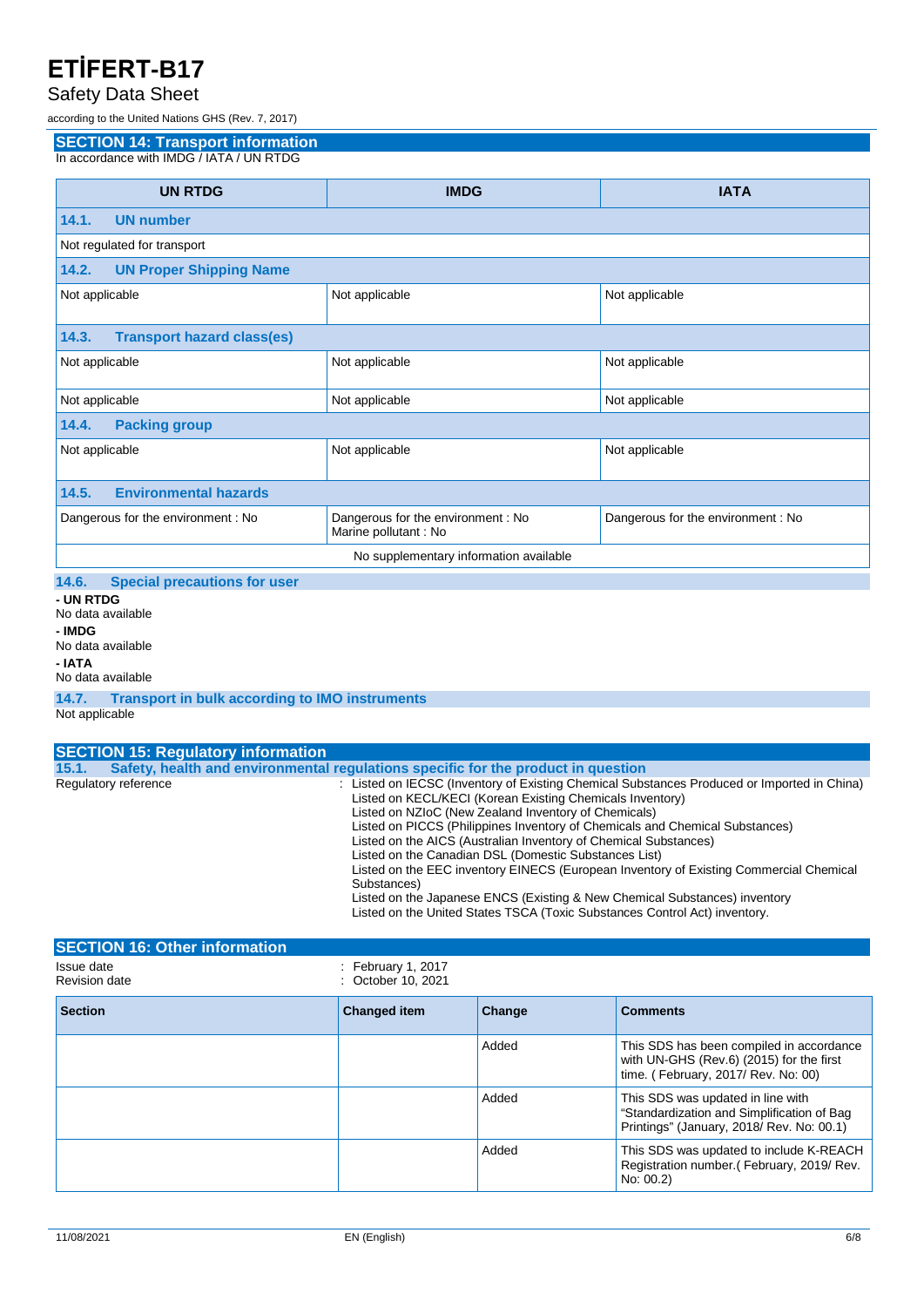### Safety Data Sheet

according to the United Nations GHS (Rev. 7, 2017)

| Abbreviations and acronyms | : CAS-No. - Chemical Abstract Service number                                                                    |
|----------------------------|-----------------------------------------------------------------------------------------------------------------|
|                            | ADN - European Agreement concerning the International Carriage of Dangerous Goods by                            |
|                            | <b>Inland Waterways</b><br>ADR - European Agreement concerning the International Carriage of Dangerous Goods by |
|                            | Road                                                                                                            |
|                            | ATE - Acute Toxicity Estimate                                                                                   |
|                            | <b>BCF</b> - Bioconcentration factor                                                                            |
|                            | BLV - Biological limit value                                                                                    |
|                            | BOD - Biochemical oxygen demand (BOD)                                                                           |
|                            | CLP - Classification Labelling Packaging Regulation; Regulation (EC) No 1272/2008                               |
|                            | COD - Chemical oxygen demand (COD)                                                                              |
|                            | DMEL - Derived Minimal Effect level                                                                             |
|                            | DNEL - Derived-No Effect Level                                                                                  |
|                            | EC50 - Median effective concentration                                                                           |
|                            | EC-No. - European Community number                                                                              |
|                            | <b>EN</b> - European Standard                                                                                   |
|                            | IARC - International Agency for Research on Cancer                                                              |
|                            | IATA - International Air Transport Association                                                                  |
|                            | <b>IMDG</b> - International Maritime Dangerous Goods                                                            |
|                            | IOELV - Indicative Occupational Exposure Limit Value                                                            |
|                            | LC50 - Median lethal concentration                                                                              |
|                            | LD50 - Median lethal dose                                                                                       |
|                            | LOAEL - Lowest Observed Adverse Effect Level                                                                    |
|                            | N.O.S. - Not Otherwise Specified                                                                                |
|                            | NOAEC - No-Observed Adverse Effect Concentration                                                                |
|                            | NOAEL - No-Observed Adverse Effect Level                                                                        |
|                            | NOEC - No-Observed Effect Concentration                                                                         |
|                            | OECD - Organisation for Economic Co-operation and Development                                                   |
|                            | <b>OEL - Occupational Exposure Limit</b>                                                                        |
|                            | PBT - Persistent Bioaccumulative Toxic                                                                          |
|                            | <b>PNEC - Predicted No-Effect Concentration</b>                                                                 |
|                            | REACH - Registration, Evaluation, Authorisation and Restriction of Chemicals Regulation                         |
|                            | (EC) No 1907/2006<br>RID - Regulations concerning the International Carriage of Dangerous Goods by Rail         |
|                            | SDS - Safety Data Sheet                                                                                         |
|                            | STP - Sewage treatment plant                                                                                    |
|                            | ThOD - Theoretical oxygen demand (ThOD)                                                                         |
|                            | TLM - Median Tolerance Limit                                                                                    |
|                            | <b>TRGS - Technical Rules for Hazardous Substances</b>                                                          |
|                            | VOC - Volatile Organic Compounds                                                                                |
|                            | vPvB - Very Persistent and Very Bioaccumulative                                                                 |
|                            | WGK - Water Hazard Class                                                                                        |
| Training advice            | : Normal use of this product shall imply use in accordance with the instructions on the                         |
|                            | packaging.                                                                                                      |
| Other information          | : DISCLAIMER OF LIABILITY The information in this SDS was obtained from sources which                           |
|                            | we believe are reliable. However, the information is provided without any warranty, express                     |
|                            | or implied, regarding its correctness. The conditions or methods of handling, storage, use or                   |
|                            | disposal of the product are beyond our control and may be beyond our knowledge. For this                        |
|                            | and other reasons, we do not assume responsibility and expressly disclaim liability for loss,                   |
|                            | damage or expense arising out of or in any way connected with the handling, storage, use or                     |
|                            | disposal of the product. This SDS was prepared and is to be used only for this product. If the                  |

product is used as a component in another product, this SDS information may not be applicable.

| Full text of H-statements & Precautionary statements (GHS UN): |                                                                                                  |  |
|----------------------------------------------------------------|--------------------------------------------------------------------------------------------------|--|
| H303                                                           | May be harmful if swallowed                                                                      |  |
| H361d                                                          | Suspected of damaging the unborn child                                                           |  |
| P201                                                           | Obtain special instructions before use.                                                          |  |
| P202                                                           | Do not handle until all safety precautions have been read and understood.                        |  |
| P280                                                           | Wear protective gloves/protective clothing/eye protection/face protection/hearing<br>protection/ |  |
| P312                                                           | Call a POISON CENTER/doctor/ if you feel unwell.                                                 |  |
| P308+P313                                                      | IF exposed or concerned: Get medical advice/attention.                                           |  |
| P405                                                           | Store locked up.                                                                                 |  |